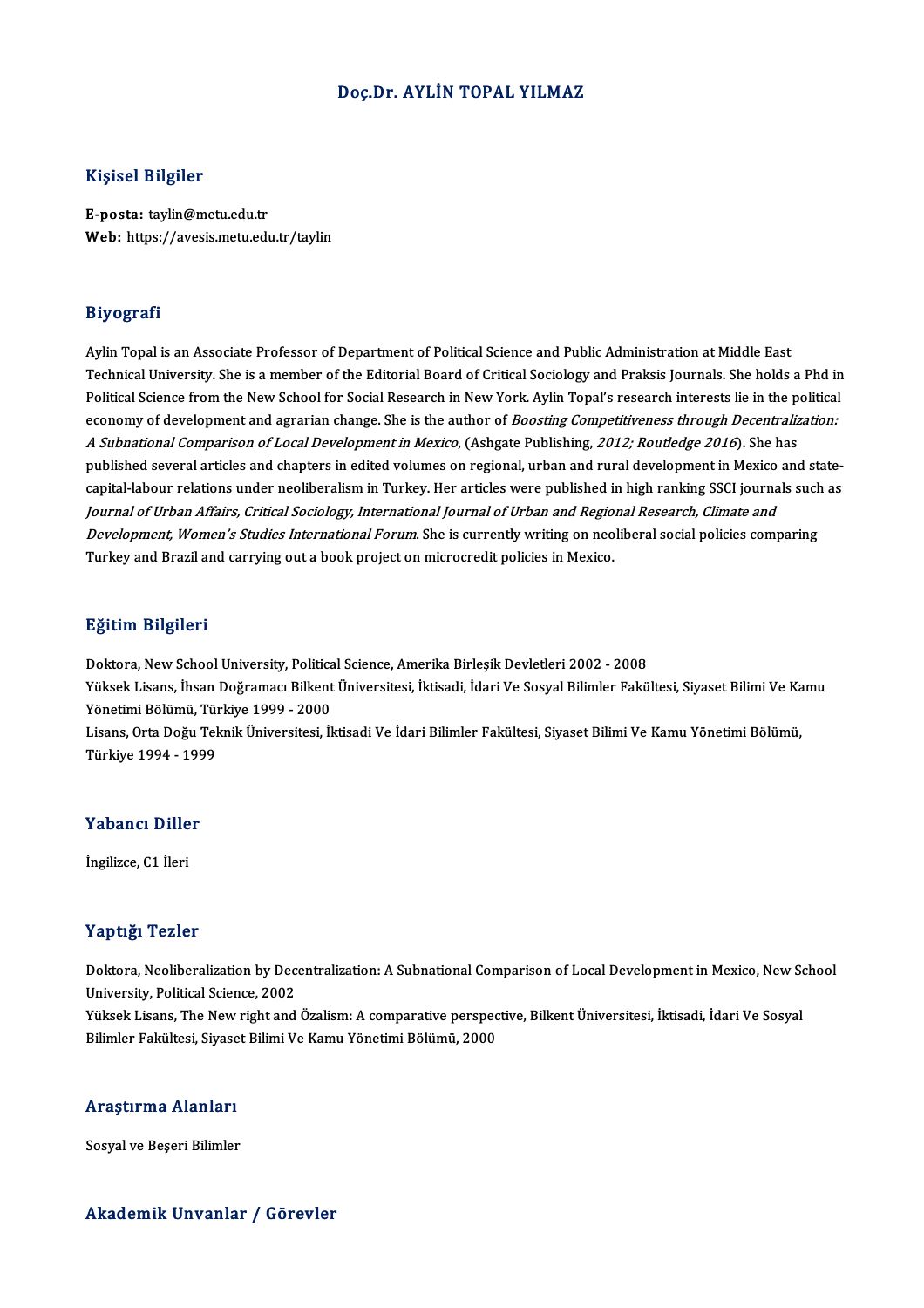Doç.Dr., Orta Doğu Teknik Üniversitesi, İktisadi Ve İdari Bilimler Fakültesi, Siyaset Bilimi Ve Kamu Yönetimi Bölümü, 2017<br>Davam Ediyon Doç.Dr., Orta Do<br>- Devam Ediyor

# - Devam Ediyor<br>Akademik İdari Deneyim

Akademik İdari Deneyim<br>Anabilim/Bilim Dalı Başkanı, Orta Doğu Teknik Üniversitesi, Sosyal Bilimler Enstitüsü, Latin ve Kuzey Amerika Çalışmaları<br>Anabilim Dalı 2010, Davam Ediver Anabilim/Bilim Dalı Başkanı, Orta Do<br>Anabilim/Bilim Dalı Başkanı, Orta Do<br>Orta Doğu Telmik Üniversitesi, Sesve Anabilim/Bilim Dalı Başkanı, Orta Doğu Teknik Üniversitesi, Sosyal Bilimler Enstitüsü, Latin ve Kuzey Amerika Çalışmaları<br>Anabilim Dalı, 2010 - Devam Ediyor<br>Orta Doğu Teknik Üniversitesi, Sosyal Bilimler Enstitüsü, Latin V

Anabilim Dalı, 2010 - Devam Ediyor<br>Orta Doğu Teknik Üniversitesi, Sosyal Bilimler Enstitüsü, Latin Ve Kuzey Amerika Çalışmaları (Yl) (Tezsiz), 2010 - Devam<br>Edivor

## Yönetilen Tezler

Yönetilen Tezler<br>TOPAL YILMAZ A., 1980'den günümüze Meksikadaki kayıt dışı işçilik: pekiştirilmiş yoksulluk ve toplumsal cinsiyet bağı,<br>Yükask Lisana, B.Sabin(Öğrengi), 2019 Yüksek Lisans, B.Şahin(Öğrenci), 2019<br>Yüksek Lisans, B.Şahin(Öğrenci), 2019<br>TOBAL YU MAZ A. MERCOSUP'de kisril TOPAL YILMAZ A., 1980'den günümüze Meksikadaki kayıt dışı işçilik: pekiştirilmiş yoksulluk ve toplumsal cin:<br>Yüksek Lisans, B.Şahin(Öğrenci), 2019<br>TOPAL YILMAZ A., MERCOSUR'da küçük devletler: asimetrik bir ilişki., Yüksek

TOPAL YILMAZ A., MERCOSUR'da küçük devletler: asimetrik bir ilişki., Yüksek Lisans, E.İlhan(Öğrenci), 2019

Yüksek Lisans, B.Şahin(Öğrenci), 2019<br>TOPAL YILMAZ A., MERCOSUR'da küçük devletler: asimetrik bir ilişki., Yüksek Lisans, E.İlhan(Öğrenci), 2019<br>TOPAL YILMAZ A., The eastern enlargement of the European Union: A unique case TOPAL YILMAZ A., The eastern enlargement of the European Union: A unique case for imperialism, Yüksek Lisans,<br>L.DOĞAN(Öğrenci), 2018<br>TOPAL YILMAZ A., Reform döneminde Çin devletinin ve ekonomideki rolünün dönüşümü: devam e

L.DOĞAN(Öğrenci), 2018<br>TOPAL YILMAZ A., Reform dönemi<br>Doktora, M.Nergis(Öğrenci), 2014<br>TOBAL YU MAZ A. Land struggla al TOPAL YILMAZ A., Reform döneminde Çin devletinin ve ekonomideki rolünün dönüşümü: devam eden devl<br>Doktora, M.Nergis(Öğrenci), 2014<br>TOPAL YILMAZ A., Land struggle and beyond: Landless Rural Workers' Movement of Brazil, Yüks

Doktora, M.Nergis(Öğrenci), 2<br>TOPAL YILMAZ A., Land strug<br>M.ÇELİKTEN(Öğrenci), 2014<br>TOPAL YILMAZ A. Toprek mü TOPAL YILMAZ A., Land struggle and beyond: Landless Rural Workers' Movement of Brazil, Yüksek L<br>M.ÇELİKTEN(Öğrenci), 2014<br>TOPAL YILMAZ A., Toprak mücadelesi ve ötesi : Brezilya topraksız kır işçileri hareketi., Yüksek Lisa

M.ÇELİKTEN(Öğrenci), 2014<br>TOPAL YILMAZ A., Toprak mücadelesi ve ötesi : Brezilya topraksız kır işçileri hareketi., Yüksek Lisans,<br>M.Çelikten(Öğrenci), 2014

TOPAL YILMAZ A., The transformation of the Chinese State and its role in the economy during the reform period: The sustaining state ownership, Doktora, M.NERGİS(Öğrenci), 2014

# sustaining state ownersnip, Doktora, M.NERGIS(Ogrenci), 2014<br>SCI, SSCI ve AHCI İndekslerine Giren Dergilerde Yayınlanan Makaleler

CI, SSCI ve AHCI İndekslerine Giren Dergilerde Yayınlanan<br>I. Economic reforms and women's empowerment in Saudi Arabia<br> Topel A I. Economic reforms and women's empowerment in Saudi Arabia<br>Topal A. WOMENS STUDIES INTERNATIONAL FORUM, cilt.76,2019 (SSCI İndekslerineGirenDergi) Topal A.<br>WOMENS STUDIES INTERNATIONAL FORUM, cilt.76, 2019 (SSCI İndekslerine Giren Dergi)<br>II. Changing modalities of urban redevelopment and housing finance in Turkey: Three mass housing<br>projects in Ankare WOMENS STUDIES IN<br>Changing modalitie<br>projects in Ankara<br>Topal A. Valman G. L Changing modalities of urb<br>projects in Ankara<br>Topal A., Yalman G. L. , Celik O.<br>JOUPMAL OF UPPAN AFFAIRS projects in Ankara<br>Topal A., Yalman G. L. , Celik O.<br>JOURNAL OF URBAN AFFAIRS, cilt.41, sa.5, ss.630-653, 2019 (SSCI İndekslerine Giren Dergi)<br>Labour Containment Strategies and Working Class Struggles in the Neoliberal Era Topal A., Yalman G. L. , Celik O.<br>JOURNAL OF URBAN AFFAIRS, cilt.41, sa.5, ss.630-653, 2019 (SSCI İndekslerine Giren Dergi)<br>III. Labour Containment Strategies and Working Class Struggles in the Neoliberal Era: The Case **JOURNAL OF URBAN AFFAIRS<br>Labour Containment Strate<br>TEKEL Workers in Turkey**<br>Valman C. L. Tonal Vilman A Labour Containment Strat<br>TEKEL Workers in Turkey<br>Yalman G.L., Topal Yilmaz A.<br>CPITICAL SOCIOLOCY silt 45 TEKEL Workers in Turkey<br>Yalman G. L. , Topal Yilmaz A.<br>CRITICAL SOCIOLOGY, cilt.45, sa.3, ss.447-461, 2019 (SSCI İndekslerine Giren Dergi)<br>Climate changes vet business as vaual: a navable of sustainable rural sities Yalman G. L. , Topal Yilmaz A.<br>CRITICAL SOCIOLOGY, cilt.45, sa.3, ss.447-461, 2019 (SSCI İndekslerine Giren Dergi)<br>IV. Climate changes yet business as usual: a parable of sustainable rural cities in Chiapas, Mexico<br>Top CRITICAL SOCIO<br>Climate chang<br>Topal Yilmaz A.<br>CLIMATE AND L Climate changes yet business as usual: a parable of sustainable rural cities in Chiap<br>Topal Yilmaz A.<br>CLIMATE AND DEVELOPMENT, cilt.11, sa.10, ss.899-906, 2019 (SSCI İndekslerine Giren Dergi)<br>Clabel Processes and Lesel Con Topal Yilmaz A.<br>CLIMATE AND DEVELOPMENT, cilt.11, sa.10, ss.899-906, 2019 (SSCI Indekslerine Giren Dergi)<br>V. Global Processes and Local Consequences of Decentralization: A Sub-national Comparison in Mexico TOPAL YILMAZ A Global Processes and Local Consequences of Decentralization: A Sub-nation<br>TOPAL YILMAZ A.<br>REGIONAL STUDIES, cilt.49, sa.7, ss.1126-1139, 2015 (SSCI İndekslerine Giren Dergi)<br>Unavan Assasa ta Losal Bayyay, Entreprenavurial TOPAL YILMAZ A.<br>REGIONAL STUDIES, cilt.49, sa.7, ss.1126-1139, 2015 (SSCI İndekslerine Giren Dergi)<br>VI. Uneven Access to Local Power: Entrepreneurial Domination in the Design of Local Development in<br>Chihuahua Mariae REGIONAL STUDIES, c<br>Uneven Access to L<br>Chihuahua, Mexico<br>Topal A Uneven<br>Chihual<br>Topal A.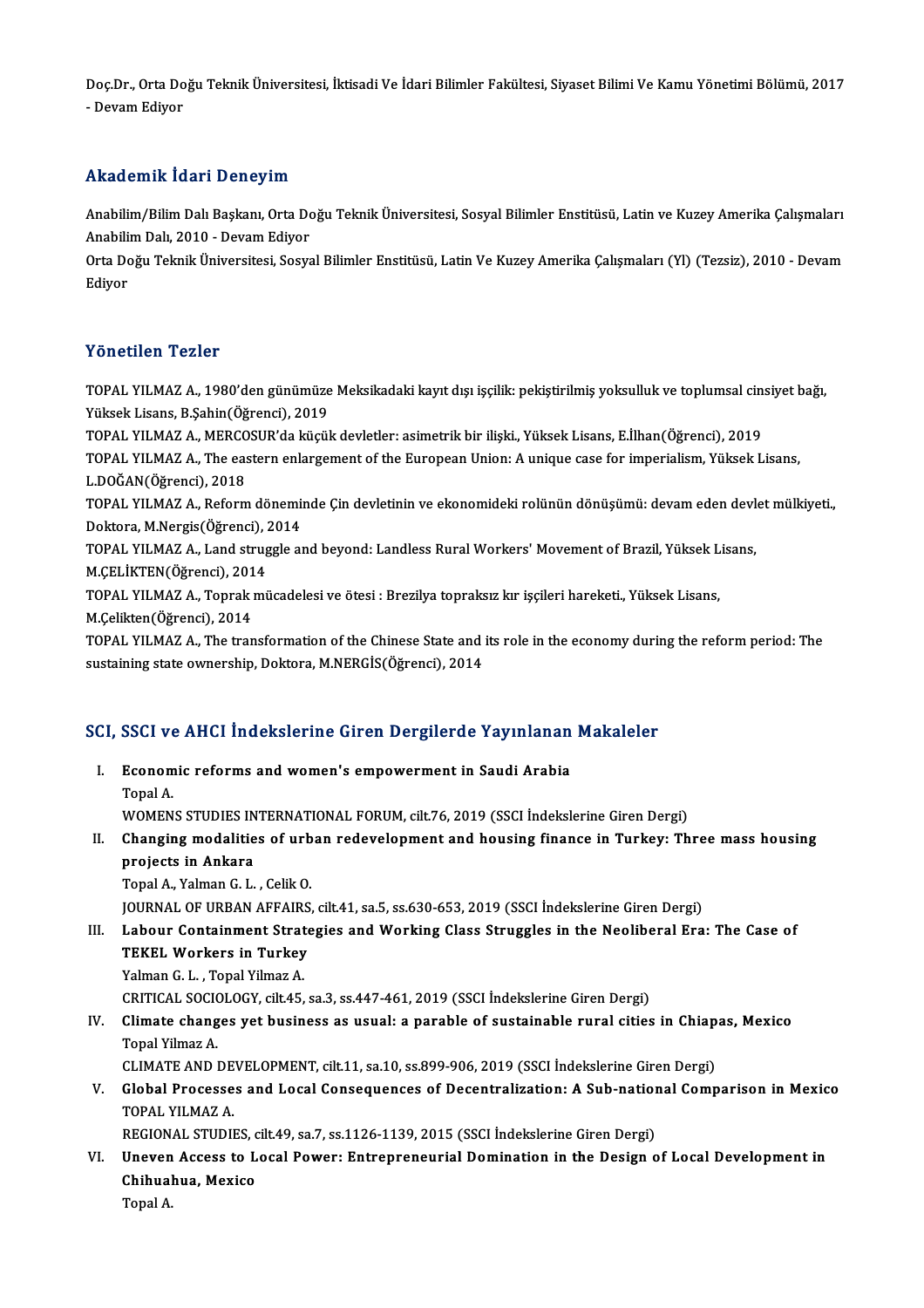INTERNATIONAL JOURNAL OF URBAN AND REGIONAL RESEARCH, cilt.36, sa.6, ss.1166-1182, 2012 (SSCI<br>Indekslerine Circo Dergi) INTERNATIONAL JOURNA<br>İndekslerine Giren Dergi)

# İndekslerine Giren Dergi)<br>Diğer Dergilerde Yayınlanan Makaleler

- iğer Dergilerde Yayınlanan Makaleler<br>I. Kriz, Devlet ve Neoliberalism: Latin Amerika'xxdan Gözlemler<br>TOPAL YU MAZ A r Bergherde 1<br>Kriz, Devlet ve N<br>TOPAL YILMAZ A. TOPAL YILMAZ A.<br>Birikim, sa.357, ss.70-76, 2019 (Hakemsiz Dergi)
- TOPAL YILMAZ A.<br>Birikim, sa.357, ss.70-76, 2019 (Hakemsiz Dergi)<br>II. Finance and System of Provision of Housing. The Case of Istanbul, Turkey<br>Valman O. G. Tapel Vilman A. Colik Ö. Birikim, sa.357, ss.70-76, 2019 (Haker<br>Finance and System of Provision<br>Yalman O. G. , Topal Yilmaz A., Çelik Ö. Finance and System of Pro<br>Yalman O. G. , Topal Yilmaz A.,<br>ideas, 2016 (Hakemsiz Dergi)<br>Case study paper relating t I Valman O. G. , Topal Yilmaz A., Çelik Ö.<br>II. Case study paper relating financialisation of the built environment to changing urban politics social<br>The Case study paper relating financialisation of the built environment d
- ideas, 2016 (Hakemsiz Dergi)<br>Case study paper relating financialisation of the built environment to changing urba<br>geographies material flows and environmental improvement degradation in Ankara<br>TORAL VU MAZ A. ColikÖ, VALMA Case study paper relating financialis<br>geographies material flows and envi<br>TOPAL YILMAZ A., Çelik Ö., YALMAN O. G.<br>Feonnanors 2015 (Hakamsiz Dargi) geographies material flows and environmental improvement degradation in Ankara<br>TOPAL YILMAZ A., Çelik Ö., YALMAN O. G. Econpapers, 2015 (Hakemsiz Dergi)
- IV. Para Descolonizar Occidente Mas Alla del Pensamiento Abismal<br>Raquel S. E., TOPAL YILMAZ A. Para Descolonizar Occidente Mas Alla del Pensamiento Abismal<br>Raquel S. E. , TOPAL YILMAZ A.<br>Estudios Latinoamericanos, Nuevo Epoca, ss.141-149, 2015 (Diğer Kurumların Hakemli Dergileri)<br>Makejka da Tanım Balitikaları ve Kır
- V. Meksika da Tarım Politikaları ve Kırsal Mücadele Dinamikleri<br>TOPAL YILMAZ A. Estudios Latinoam<br><mark>Meksika da Tarı</mark><br>TOPAL YILMAZ A.<br>Metu Develenmen Metu Development Studies, cilt.41, ss.151-177, 2014 (Diğer Kurumların Hakemli Dergileri)
- TOPAL YILMAZ A.<br>Metu Development Studies, cilt.41, ss.151-177, 2014 (Diğer Kurumların Hakemli Dergileri)<br>VI. Comparative Perspective on Financial System in the EU, Country Report on Turkey<br>TOPAL VILMAZ A. VALMAN O.G. BEDİR Metu Development Studies, cilt.41, ss.151-177, 2014 (Diğer Kurumların Hakemli Dergileri)<br>Comparative Perspective on Financial System in the EU, Country Report on Turkey<br>TOPAL YILMAZ A., YALMAN O. G. , BEDİRHANOĞLU TOKER P. Comparative Perspective on Final<br>TOPAL YILMAZ A., YALMAN O. G. , BEI<br>güngen A. R. , Marois T., Türel o., et al.<br>Econnaners 2012 (Hakamsir Dergi) TOPAL YILMAZ A., YALMAN O. G. , BE<br>güngen A. R. , Marois T., Türel o., et al<br>Econpapers, 2012 (Hakemsiz Dergi)<br>Ulusel Kalkınmasılıktan Künasel I güngen A. R. , Marois T., Türel o., et al.<br>Econpapers, 2012 (Hakemsiz Dergi)<br>VII. Ulusal Kalkınmacılıktan Küresel Neoliberalizme Anti Emperyalizm Latin Amerika Deneyimi<br>TOPAL YU M47 A

## Econpapers, 2012<br>Ulusal Kalkınma<br>TOPAL YILMAZ A.<br>ISTANPUL UNIVEL Ulusal Kalkınmacılıktan Küresel Neoliberalizme Anti Emperyalizm Latin Amerika Deneyimi<br>TOPAL YILMAZ A.<br>ISTANBUL UNIVERSITY JOURNAL OF FACULTY OF POLITICAL SCIENCES-SIYASAL BILGILER FAKULTESI DERGISI,<br>22.113.129.2009 (Diğer TOPAL YILMAZ A.<br>ISTANBUL UNIVERSITY JOURNAL OF FACULTY OF POLIT<br>ss.113-139, 2009 (Diğer Kurumların Hakemli Dergileri)<br>Latin Amerika de Yorollosme Bolitikalery ISTANBUL UNIVERSITY JOURNAL OF FACULTY<br>ss.113-139, 2009 (Diğer Kurumların Hakemli<br>VIII. Latin Amerika da Yerelleşme Politikaları<br>TOBAL VILMAZA

- ss.113-139, 2009<br>Latin Amerika d<br>TOPAL YILMAZ A.<br>Birikim as <sup>21, 26</sup>. Latin Amerika da Yerelleşme Politika<br>TOPAL YILMAZ A.<br>Birikim, ss.31-36, 2006 (Hakemsiz Dergi)<br>Meksika da Yarelleame Bolitikaları M.
- TOPAL YILMAZ A.<br>Birikim, ss.31-36, 2006 (Hakemsiz Dergi)<br>IX. Meksika da Yerelleşme Politikaları Neoliberalizm ve Demokratikleşme Süreçlerinin Kesişimi<br>TOPAL YU MAZ A Birikim, ss.31-36, ;<br>Meksika da Yere<br>TOPAL YILMAZ A.<br>Proksis es.140,17 Meksika da Yerelleşme Politikaları Neoliberalizm ve Dem<br>TOPAL YILMAZ A.<br>Praksis, ss.149-171, 2006 (Diğer Kurumların Hakemli Dergileri)<br>Kürosollesme Sürosindeki Türkiye vi Anlamaya Yerayan I

Praksis, ss.149-171, 2006 (Diğer Kurumların Hakemli Dergileri)

TOPAL YILMAZ A.<br>Praksis, ss.149-171, 2006 (Diğer Kurumların Hakemli Dergileri)<br>X. Küreselleşme Sürecindeki Türkiye yi Anlamaya Yarayan Bir Anahtar Yeni Sağ<br>TOPAL YILMAZ A.

Praksis, ss.63-85, 2002 (Diğer Kurumların Hakemli Dergileri)

## Kitap & Kitap Bölümleri

I. Boosting Competitiveness Through Decentralization A Subnational Comparison of Local Development in Mexico<br>Development in Mexico<br>TOPAL VILMAZ A Boosting Compe<br>Development in<br>TOPAL YILMAZ A.<br>Poutledge Londri Development in Mexico<br>TOPAL YILMAZ A.<br>Routledge, Londrina, 2016<br>Boosting Competitivenes

TOPAL YILMAZ A.<br>Routledge, Londrina, 2016<br>II. Boosting Competitiveness Through Decentralization Subnational Comparison of Local Development<br>in Marise Routledge,<br>Boosting (<br>in Mexico<br>TOPAL VIL Boosting Compe<br>in Mexico<br>TOPAL YILMAZ A.<br>Ashsata Surray 2 in Mexico<br>TOPAL YILMAZ A.<br>Ashgate, Surrey, 2012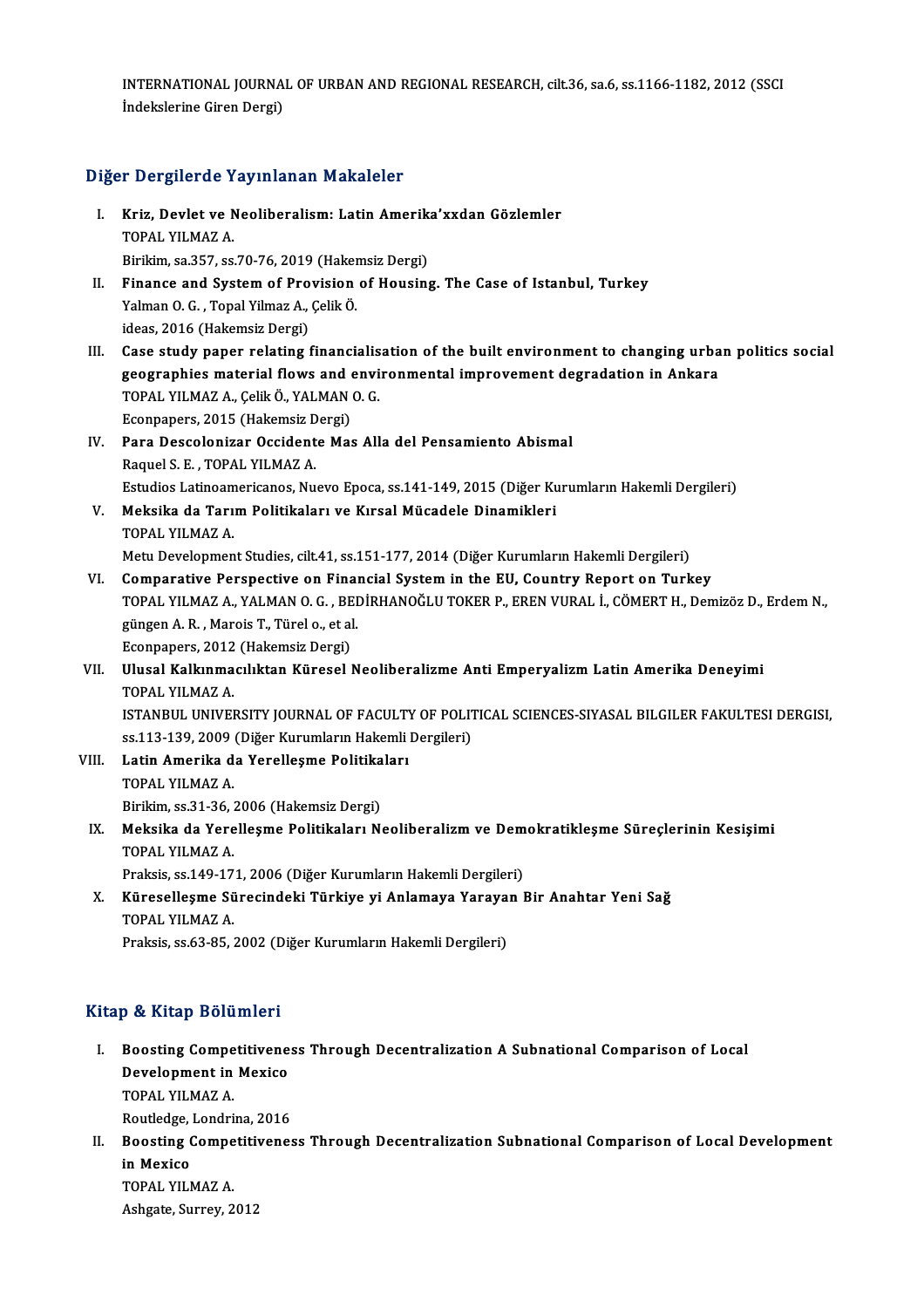# Hakemli Kongre / Sempozyum Bildiri Kitaplarında Yer Alan Yayınlar<br>Hakemli Kongre / Sempozyum Bildiri Kitaplarında Yer Alan Yayınlar

| Hakemli Kongre / Sempozyum Bildiri Kitaplarında Yer Alan Yayınlar |                                                                                                                                                   |
|-------------------------------------------------------------------|---------------------------------------------------------------------------------------------------------------------------------------------------|
| L                                                                 | Transformation of the State and Class Relations: Furthering Authoritarianism in Turkey<br>TOPAL YILMAZ A, YALMAN O. G.                            |
|                                                                   | Historical Materialism, 7 - 10 Kasım 2019                                                                                                         |
| П.                                                                | Neoliberal Developmentalism: Turkey and Brazil Since the 2000s                                                                                    |
|                                                                   | TOPAL YILMAZ A                                                                                                                                    |
|                                                                   | IIPPE ANNUAL CONFERENCE, 3 - 05 Temmuz 2019                                                                                                       |
| III.                                                              | Climate Change Yet Business as Usual: Parable of Sustainable Rural Cities in Chiapas, Mexico                                                      |
|                                                                   | TOPAL YILMAZ A.                                                                                                                                   |
|                                                                   | CEDLA Lectures, Amsterdam, Hollanda, 22 Şubat 2019                                                                                                |
| IV.                                                               | Challenges Of CollectiveWill Formation Against Authoritarianism: The Parable of Gezi Resistance and                                               |
|                                                                   | its Aftermath                                                                                                                                     |
|                                                                   | TOPAL YILMAZ A.                                                                                                                                   |
|                                                                   | Historical Materialism, 8 - 11 Kasım 2018                                                                                                         |
| V.                                                                | Public-Private Partnerhip in Clustering Health Services in Turkey                                                                                 |
|                                                                   | YAŞAR G., TOPAL YILMAZ A.                                                                                                                         |
|                                                                   | IIPPE 9th Annual Conference, 12 - 14 Eylül 2018                                                                                                   |
| VI.                                                               | Özelleştirme Mağduruyuz": 4-Cli Tekel İşçilerinin Mücadeleleri                                                                                    |
|                                                                   | TOPAL YILMAZ A., YALMAN O. G.                                                                                                                     |
|                                                                   | Ulusal Sosyal Bilimler Kongresi, Türkiye, 29 Kasım - 01 Aralık 2017                                                                               |
| VII.                                                              | Transformation of the State and Class Relations                                                                                                   |
|                                                                   | Topal Yılmaz A., Yalman O. G.                                                                                                                     |
|                                                                   | Historical materialism, London, Birleşik Krallık, 9 - 12 Kasım 2017                                                                               |
| VIII.                                                             | The State Crisis and Transformation of Medium and Small Sized Enterprise Finance in Turkey                                                        |
|                                                                   | TOPAL YILMAZ A                                                                                                                                    |
|                                                                   | 13th Annual Conference, 10 - 13 Kasım 2016<br>Modalities of State-Capital Relations in the Context of Financialisation: Insights from the Turkish |
| IX.                                                               | Case                                                                                                                                              |
|                                                                   | YALMAN O. G., TOPAL YILMAZ A.                                                                                                                     |
|                                                                   | Historical Materialism, 10 - 13 Kasım 2016                                                                                                        |
| Х.                                                                | Micro financialization of life in Chiapas                                                                                                         |
|                                                                   | TOPAL YILMAZ A.                                                                                                                                   |
|                                                                   | 7th Annual Conference on Political Economy, 7 - 09 Eylül 2016                                                                                     |
| XI.                                                               | Phases of Urban Development in Ankara From Cooperative to Exclusionary Regeneration                                                               |
|                                                                   | TOPAL YILMAZ A                                                                                                                                    |
|                                                                   | 4th World Congress for Middle East Studies, 18 - 22 Temmuz 2014                                                                                   |
| XII.                                                              | Possibilities for New Forms of Resistance in the Neoliberal Era Unification of All Rights Movements                                               |
|                                                                   | During Tekel Workers Resistance in Turkey                                                                                                         |
|                                                                   | TOPAL YILMAZ A                                                                                                                                    |
|                                                                   | XVIII ISA World Congress of Sociology, 13 - 19 Temmuz 2014                                                                                        |
| XIII.                                                             | Karşı Hegemonya Stratejileri Tekel Eyleminden Gezi Direnişine                                                                                     |
|                                                                   | TOPAL YILMAZ A.                                                                                                                                   |
|                                                                   | 13. Ulusal Sosyal Bilimler Kongresi, Türkiye, 4 - 06 Aralık 2013                                                                                  |
| XIV.                                                              | The Turkish Winter of Discontent and Its Aftermath The Case of Tekel Workers                                                                      |
|                                                                   | TOPAL YILMAZ A., YALMAN O. G.                                                                                                                     |
|                                                                   | 10th Annual Historical Materialism Conference, 7 - 10 Kasım 2013                                                                                  |
| XV.                                                               | Neoliberal Labor Processs and Containment Strategies The Case of Tekel                                                                            |
|                                                                   | TOPAL YILMAZ A                                                                                                                                    |
|                                                                   | 14th Mediterranean Research Meeting, 20 - 23 Mart 2013                                                                                            |
| XVI.                                                              | Sustainability in Rural Development Projects in Mexico                                                                                            |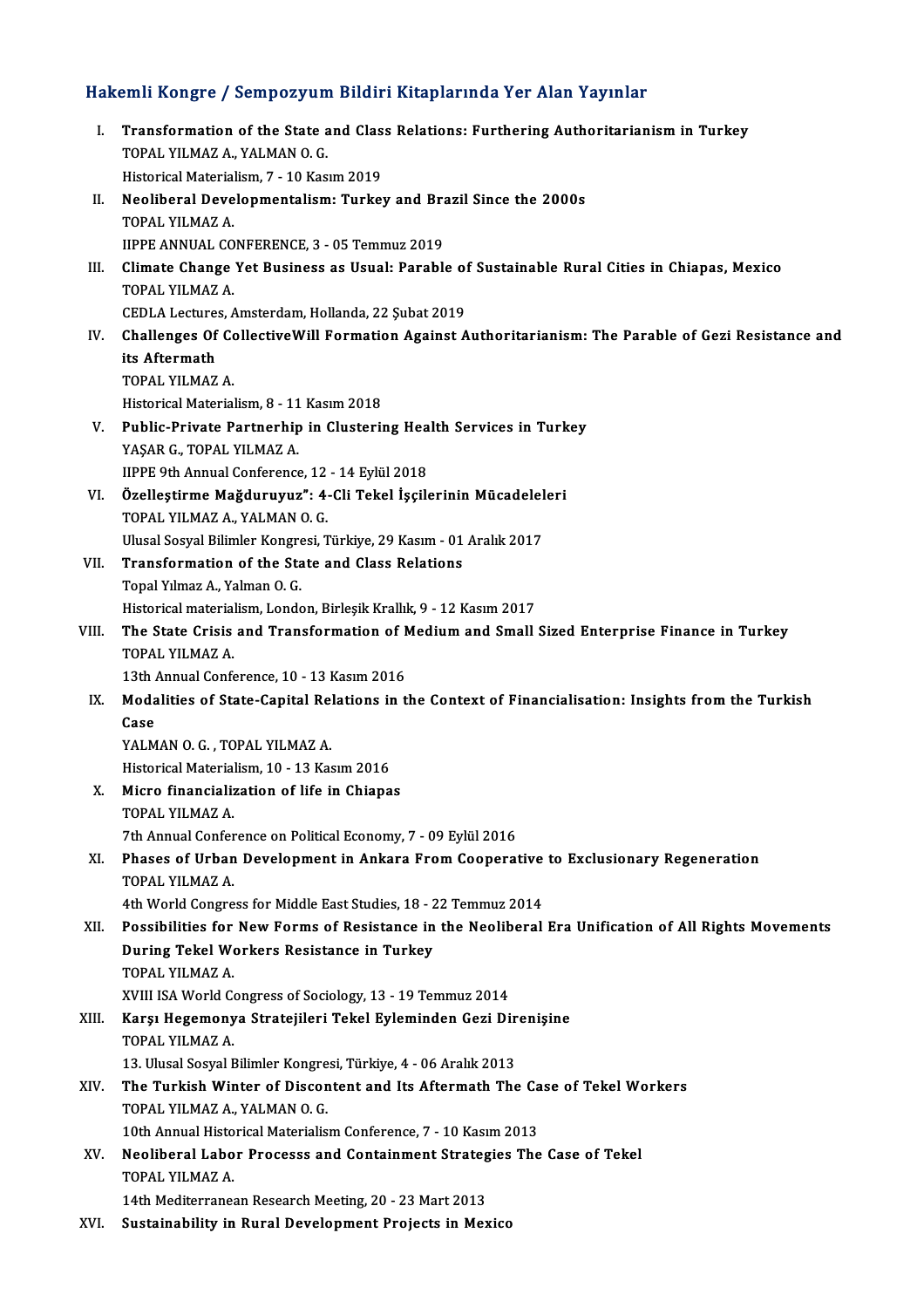TOPAL YILMAZ A.

TOPAL YILMAZ A.<br>International Congress on Sustainability and Rural Reconstruction, 8 - 10 Aralık 2012<br>Maksika de Kuraal Kallunma Politikaları ve Müsadala Dinamiklari

- XVII. Meksika da Kırsal Kalkınma Politikaları ve Mücadele Dinamikleri<br>TOPAL YILMAZ A. International Cong<br>Meksika da Kırs<br>TOPAL YILMAZ A.<br>11 Ulusal Saaval E Meksika da Kırsal Kalkınma Politikaları ve Mücadele Dina<br>TOPAL YILMAZ A.<br>11. Ulusal Sosyal Bilimler Kongresi, Türkiye, 14 - 15 Kasım 2009<br>Desentralization in Chihuahua The Emergence of an Entr
	- -

## TOPAL YILMAZ A.<br>11. Ulusal Sosyal Bilimler Kongresi, Türkiye, 14 - 15 Kasım 2009<br>XVIII. Decentralization in Chihuahua The Emergence of an Entrepreneurial Form of Participation and<br>Public Private Partnership 11. Ulusal Sosyal Bilimler Kong<br>Decentralization in Chihual<br>Public Private Partnership<br>TOBAL VILMAZA Decentralization<br>Public Private P<br>TOPAL YILMAZ A.<br>Western Political S Public Private Partnership<br>TOPAL YILMAZ A.<br>Western Political Science Association, 20 - 22 Mart 2008<br>Meksika da Neoliberal Kalkunna ve Planlama Mode TOPAL YILMAZ A.<br>Western Political Science Association, 20 - 22 Mart 2008<br>XIX. Meksika da Neoliberal Kalkınma ve Planlama Modeli Kamu Özel Sektör Ortaklıkları<br>TOPAL YILMAZ A Western Political <mark>:</mark><br>**Meksika da Neo**l<br>TOPAL YILMAZ A.<br>TMOPP Sanavi Ko Meksika da Neoliberal Kalkınma ve Planlama Mo<br>TOPAL YILMAZ A.<br>TMOBB Sanayi Kongresi, Türkiye, 14 - 15 Aralık 2007<br>Clabalisatian and Labour Moyemant The Case e

XX. Globalisation and Labour Movement The Case of Turkey fromStructural Adjustment to Accession TMOBB Sanayi Kongresi, Türkiye, 14 - 15<br>Globalisation and Labour Movement<br>Partnership Agreement with the EU<br>YALMAN O.G. TOPAL VUMAZA Globalisation and Labour Mov<br>Partnership Agreement with t<br>YALMAN O. G. , TOPAL YILMAZ A.<br>Tourade e Now Political Economy YALMAN O. G. , TOPAL YILMAZ A.<br>Towards a New Political Economy of Development: Globalisation and Governance, Türkiye, 4 - 06 Temmuz 2002

## Diğer Yayınlar

iğer Yayınlar<br>I. Brezilya'da Sağ Siyasetin Yeni Mücadele Mecrası: Yüksek Yargı<br>Tanal Yılmaz A Topal<br>Brezilya'da Sa<br>Topal Yılmaz A.<br>Diğer sa 5, 2011 Brezil<mark>ya'da Sağ</mark><br>Topal Yılmaz A.<br>Diğer, ss.5, 2018 Diğer, ss.5, 2018<br>Bilirkişi Raporları

- I. Comparative Perspective on Financial Systemin the EU Country Report on Turkey III91 Nuporiari<br>Comparative Perspective on Financial System in the EU Country Report on Turkey<br>YALMAN O. G. , TOPAL YILMAZ A., BEDİRHANOĞLU TOKER P., CÖMERT H., EREN VURAL İ., EROL I., ERDEM N.,<br>REMİRÖZ B. GÜNGEN A. B., YE Comparative Perspective on Financial Syst<br>YALMAN O.G., TOPAL YILMAZ A., BEDİRHANOĞ<br>DEMİRÖZ D., GÜNGEN A.R., YELDAN A.E., et al.<br>2016 YALM<br>DEMII<br>2016<br>Casa DEMİRÖZ D., GÜNGEN A. R., YELDAN A. E., et al.<br>2016<br>II. Case study paper relating financialisation of the built environment to changing urban politics, social<br>2003 recognabies, material flows and environmental improvement
- 2016<br>Case study paper relating financialisation of the built environment to changing urban<br>geographies, material flows and environmental improvement/degradation in Ankara<br>TORAL VUMAZ A, VALMAN O.G., CelikÖ Case study paper relating financialisa<br>geographies, material flows and envi<br>TOPAL YILMAZ A., YALMAN 0. G. , Çelik Ö.<br>2015 geogr<br>TOPAI<br>2015

# Desteklenen Projeler

Desteklenen Projeler<br>TOPAL YILMAZ A., Yükseköğretim Kurumları Destekli Proje, Neoliberal Sosyal Poliitika: Türkiye ve Brezilya Örnekleri,<br>2018. Devam Ediver 2018 -DevamEdiyor TOPAL YILMAZ A., Yükseköğretim Kurumları Destekli Proje, Neoliberal Sosyal Poliitika: Türkiye ve Brezilya Örnekleri,<br>2018 - Devam Ediyor<br>TOPAL YILMAZ A., Yükseköğretim Kurumları Destekli Proje, Mikro-finansallaşma, Devlet

2018<br>TOPAI<br>2019<br>TOPAI TOPAL YILMAZ A., Yükseköğretim Kurumları Destekli Proje, Mikro-finansallaşma, Devlet ve Kriz: Meksika Örneği, 2017 -<br>2019<br>TOPAL YILMAZ A., AVCI Ö., Yükseköğretim Kurumları Destekli Proje, Türkiye'de Sınıfın Yaşanan Kültüre

2019<br>TOPAI<br>2019<br>Gëltes TOPAL YILMAZ A., AVCI Ö., Yükseköğretim Kurumları Destekli Proje, Türkiye'de Sınıfın Yaşanan Kültürel Kodları, 201<br>2019<br>Göksel A., Şenyuva Ö., Topal Yılmaz A., 7. Çerçeve Programı Projesi, Sahwa - Researching Arab Mediterr

2019<br>Göksel A., Şenyuva Ö., Topal Yılmaz A., 7. Çerç<br>Towards a new social contract, 2014 - 2017<br>TOPAL YU MAZ A. Yüksekêğmetin Kunumları

Göksel A., Şenyuva Ö., Topal Yılmaz A., 7. Çerçeve Programı Projesi, Sahwa - Researching Arab Mediterranean Youth:<br>Towards a new social contract, 2014 - 2017<br>TOPAL YILMAZ A., Yükseköğretim Kurumları Destekli Proje, Mikro K Towards a new social co<br>TOPAL YILMAZ A., Yüks<br>Deneyimi, 2016 - 2016<br>TOPAL YILMAZ A. Yüks TOPAL YILMAZ A., Yükseköğretim Kurumları Destekli Proje, Mikro Kredi Uygulamaları ve Kırsal Yoksulluk: Chiapas<br>Deneyimi, 2016 - 2016<br>TOPAL YILMAZ A., Yükseköğretim Kurumları Destekli Proje, Sürdürülebilir Kırsal Ekonomi ve

Deneyimi, 2016 - 2016<br>TOPAL YILMAZ A., Yükseköğretim Kurumları Destekli Proje, ¦<br>Yaklaşımları ve Politikalarına Eleştirel Bir Bakış, 2014 - 2014